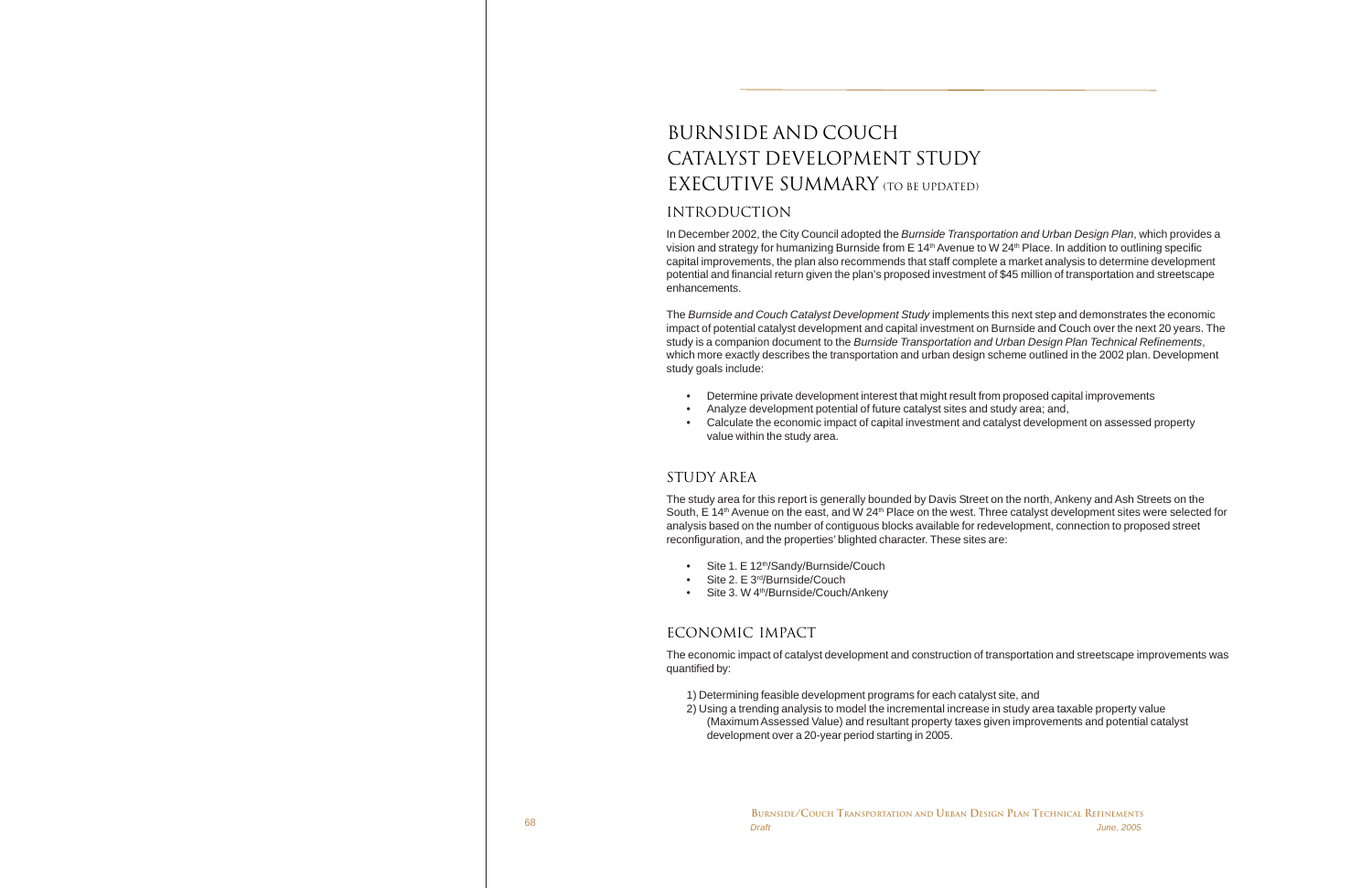The incremental increase in taxable property value (MAV) was calculated as the difference between what the trended MAV would be if the project (including transportation and urban design improvements and catalyst development) moves forward as envisioned compared to a baseline trending without the project.

The MAV trending analysis divided the study area into three distinct segments:

- Lower East Burnside and Couch: from E 14<sup>th</sup> Avenue to the E Burnside bridgehead
- Lower/Central West Burnside and Couch: from the W Burnside bridgehead to W 15<sup>th</sup> Avenue
- Upper West Burnside: from W 15<sup>th</sup> Avenue to W 24<sup>th</sup> Place

The following table summarizes the public investment, economic return, and physical improvements required for and resulting from capital improvements and potential catalyst development in each segment of the study area.

| <b>INVESTMENT/COST</b>                    |                                                                                                                                                                                                                                                                                                                                                                                                                                                                                                                                                                 |                                            |                                   |            |                                                                                                                                                                                                                                                                                                                                      |                                       |                                     |
|-------------------------------------------|-----------------------------------------------------------------------------------------------------------------------------------------------------------------------------------------------------------------------------------------------------------------------------------------------------------------------------------------------------------------------------------------------------------------------------------------------------------------------------------------------------------------------------------------------------------------|--------------------------------------------|-----------------------------------|------------|--------------------------------------------------------------------------------------------------------------------------------------------------------------------------------------------------------------------------------------------------------------------------------------------------------------------------------------|---------------------------------------|-------------------------------------|
|                                           |                                                                                                                                                                                                                                                                                                                                                                                                                                                                                                                                                                 | <b>Flanders</b><br>Bike Blvd. <sup>1</sup> | Lower East<br>Burnside and        |            | Lower & Central<br>West Burnside and                                                                                                                                                                                                                                                                                                 | <b>Upper West</b><br><b>Burnside</b>  | <b>STUDY AREA</b><br>(as available) |
|                                           |                                                                                                                                                                                                                                                                                                                                                                                                                                                                                                                                                                 |                                            | Couch                             |            | Couch                                                                                                                                                                                                                                                                                                                                |                                       |                                     |
| <b>Transportation Improvements</b>        |                                                                                                                                                                                                                                                                                                                                                                                                                                                                                                                                                                 | \$3.5                                      | \$16 M                            |            | \$17 M                                                                                                                                                                                                                                                                                                                               | \$8.5 M                               | \$45 Million                        |
| Development Investment<br>("Gap Funding") |                                                                                                                                                                                                                                                                                                                                                                                                                                                                                                                                                                 | \$0 M                                      | \$29 M                            |            | \$10 M                                                                                                                                                                                                                                                                                                                               | \$0 M                                 | \$39 Million                        |
| <b>Total Project</b><br>Investment/Cost   |                                                                                                                                                                                                                                                                                                                                                                                                                                                                                                                                                                 | \$3.5 M                                    | \$45 M                            |            | \$27 M                                                                                                                                                                                                                                                                                                                               | \$8.5 M                               | \$84 Million                        |
|                                           |                                                                                                                                                                                                                                                                                                                                                                                                                                                                                                                                                                 |                                            |                                   |            |                                                                                                                                                                                                                                                                                                                                      |                                       |                                     |
| <b>ECONOMIC RETURN</b>                    |                                                                                                                                                                                                                                                                                                                                                                                                                                                                                                                                                                 |                                            |                                   |            |                                                                                                                                                                                                                                                                                                                                      |                                       |                                     |
|                                           |                                                                                                                                                                                                                                                                                                                                                                                                                                                                                                                                                                 |                                            | Lower East Burnside<br>and Couch  |            | Lower & Central<br>West Burnside and<br>Couch                                                                                                                                                                                                                                                                                        | <b>Upper West</b><br><b>Burnside</b>  | <b>STUDY AREA</b><br>(as available) |
| <b>New Net Assessed Value</b>             |                                                                                                                                                                                                                                                                                                                                                                                                                                                                                                                                                                 | \$300 M                                    |                                   |            | \$425 M                                                                                                                                                                                                                                                                                                                              | \$25 M                                | \$750 Million                       |
| New Net Taxes in Year 20 $2$              |                                                                                                                                                                                                                                                                                                                                                                                                                                                                                                                                                                 | \$7 M/year                                 |                                   |            |                                                                                                                                                                                                                                                                                                                                      | \$.5 M/                               | \$16.5 Million/                     |
|                                           |                                                                                                                                                                                                                                                                                                                                                                                                                                                                                                                                                                 |                                            |                                   | \$9 M/year |                                                                                                                                                                                                                                                                                                                                      | year                                  | Year <sup>3</sup>                   |
|                                           |                                                                                                                                                                                                                                                                                                                                                                                                                                                                                                                                                                 |                                            | (7 year payback<br>after Year 20) |            | (3 year payback<br>after Year 20)                                                                                                                                                                                                                                                                                                    | (17 year<br>payback after<br>Year 20) | (6 year payback<br>after Year 20)   |
| <b>NEW PHYSICAL IMPROVEMENTS</b>          |                                                                                                                                                                                                                                                                                                                                                                                                                                                                                                                                                                 |                                            |                                   |            |                                                                                                                                                                                                                                                                                                                                      |                                       |                                     |
|                                           |                                                                                                                                                                                                                                                                                                                                                                                                                                                                                                                                                                 |                                            | Lower East Burnside and Couch     |            | Lower & Central West                                                                                                                                                                                                                                                                                                                 |                                       | <b>STUDY AREA</b>                   |
|                                           |                                                                                                                                                                                                                                                                                                                                                                                                                                                                                                                                                                 |                                            |                                   |            | <b>Burnside and Couch</b>                                                                                                                                                                                                                                                                                                            |                                       | (as available)                      |
| Site Description                          | Site 1<br>• New commercial and light<br>industrial node at E Burnside and<br>14 <sup>th</sup><br>• Create new multi-family housing<br>to link residential neighborhoods<br>of Buckman and Kerns<br>• Improve neighborhood<br>connection to adjacent public<br>open space<br>Site 2<br>• Gateway development to serve<br>as catalyst for other<br>redevelopment in the area<br>• Link the east side of the central<br>city to Downtown Portland<br>• Create new mixed-use<br>development with housing, light<br>industrial, retail, and other<br>commercial uses |                                            |                                   |            | Site 3<br>• Integrate new mixed-use<br>development with<br>rehabilitated historic<br>buildings.<br>• Improve connectivity<br>across Burnside with high-<br>density offices to the south<br>and lower-density housing<br>and retail to the north.<br>• Active ground floor uses to<br>provide better link to<br>downtown development. |                                       |                                     |
| Housing                                   |                                                                                                                                                                                                                                                                                                                                                                                                                                                                                                                                                                 | 710 units                                  |                                   |            | 350 units                                                                                                                                                                                                                                                                                                                            |                                       | 1,060 units                         |
| Office                                    |                                                                                                                                                                                                                                                                                                                                                                                                                                                                                                                                                                 | 411,000 SF                                 |                                   | 395,000 SF |                                                                                                                                                                                                                                                                                                                                      | 806,000 SF                            |                                     |
| Retail/Commercial                         |                                                                                                                                                                                                                                                                                                                                                                                                                                                                                                                                                                 | 406,000 SF                                 |                                   | 87,800 SF  |                                                                                                                                                                                                                                                                                                                                      | 495,000 SF                            |                                     |
| Industrial                                |                                                                                                                                                                                                                                                                                                                                                                                                                                                                                                                                                                 | 35,000 SF                                  |                                   |            | 0 SF                                                                                                                                                                                                                                                                                                                                 |                                       | 35,000 SF                           |
| <b>Community Services</b>                 |                                                                                                                                                                                                                                                                                                                                                                                                                                                                                                                                                                 | $0S$ F                                     |                                   |            | 10,300 SF                                                                                                                                                                                                                                                                                                                            |                                       | 10,300 SF                           |
| Hotel                                     |                                                                                                                                                                                                                                                                                                                                                                                                                                                                                                                                                                 | 0 rooms                                    |                                   |            | 230 rooms                                                                                                                                                                                                                                                                                                                            |                                       | 230 rooms                           |
| Parking                                   |                                                                                                                                                                                                                                                                                                                                                                                                                                                                                                                                                                 | 1,975 spaces                               |                                   |            | 934 spaces                                                                                                                                                                                                                                                                                                                           |                                       | 2,910 spaces                        |
| Jobs <sup>4</sup>                         |                                                                                                                                                                                                                                                                                                                                                                                                                                                                                                                                                                 | 1,880 jobs                                 |                                   |            | 1,450 jobs                                                                                                                                                                                                                                                                                                                           |                                       | 3,330 jobs                          |

<sup>1</sup> The Flanders Bike Boulevard is not within the Catalyst Development Study area, and, therefore, the improvements were not considered as<br>- part of the MAV trending analysis. The cost is included here to maintain a consi  *Assumes constant property tax rate of 2.2% of Maximum Assessed Value.* 

3 *This figure reflects new net taxes in Year 20 only. In addition, there are new net taxes generated every year subsequent to catalyst* 

*development and streetscape improvements; therefore, this is a conservative payback period.*  4  *Job estimates based on PDC Economic Development Department ratios.*

**BURNSIDE/COUCH TRANSPORTATION AND URBAN DESIGN PLAN TECHNICAL REFINEMENTS** *Draft June, 2005* 69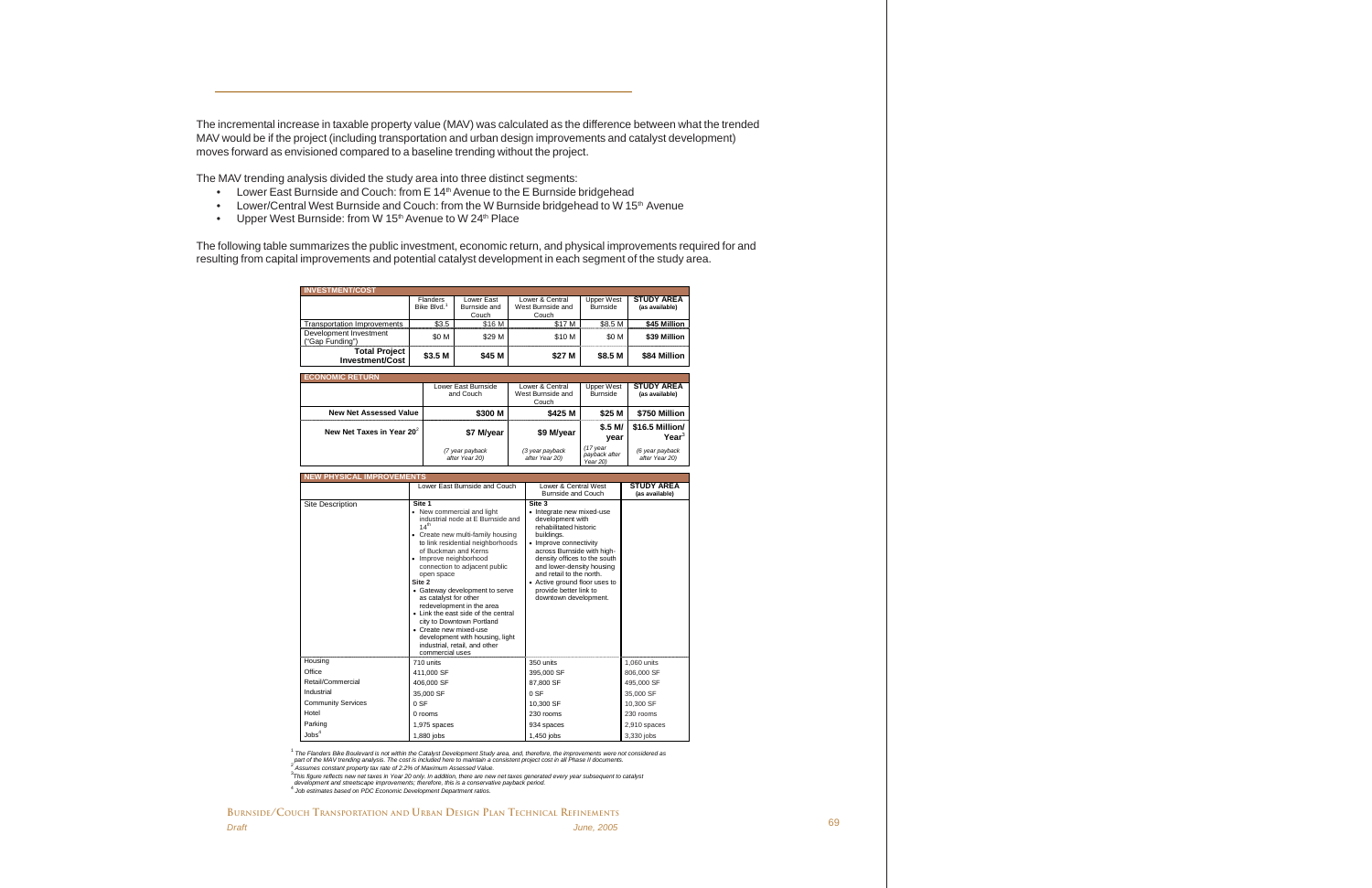### CONCLUSIONS

The *Burnside Transportation and Urban Design Plan* is a sound development investment. An estimated \$45 million transportation and streetscape investment effectively creates a physical environment which, when coupled with about \$39 million in gap development financing, could well lead to several major catalyst projects and infill which generates:

- New assessed value of \$750 million
- Net new annual tax revenues, including \$16.5 million/year additional tax revenues in Year 20 or a 6-year payback of total project costs
- Construction of 1,060 housing units
- Accommodation of 3,330 permanent jobs

LOWER EAST BURNSIDE AND COUCH

In general, it appears that the development issues are relatively straightforward in the Lower East Burnside and Couch segment. The development issues are different from those of downtown based on land use, zoning, land value and achievable rents.

Catalyst development sites on the eastside, especially Site 1, are clearly linked to the street reconfiguration as proposed in the 2002 plan and the *Burnside Transportation and Urban Design Plan Technical Refinements* providing new land for development. The improvements assist the development potential of Site 2, at the east Burnside Bridgehead, which gains improved access and circulation to existing redevelopable parcels.

Development potential is enhanced due to:

- Current property values that are relatively low (compared to Lower/Central West Burnside and Couch and downtown)
- More opportunities for infill development.
- Fewer impediments to development, with major parcels that are under single ownership facilitating development efforts.

Pressure for high-density development is lower compared to downtown. Therefore, while development is expected without the transportation improvements and public investment, it would likely be fairly modest.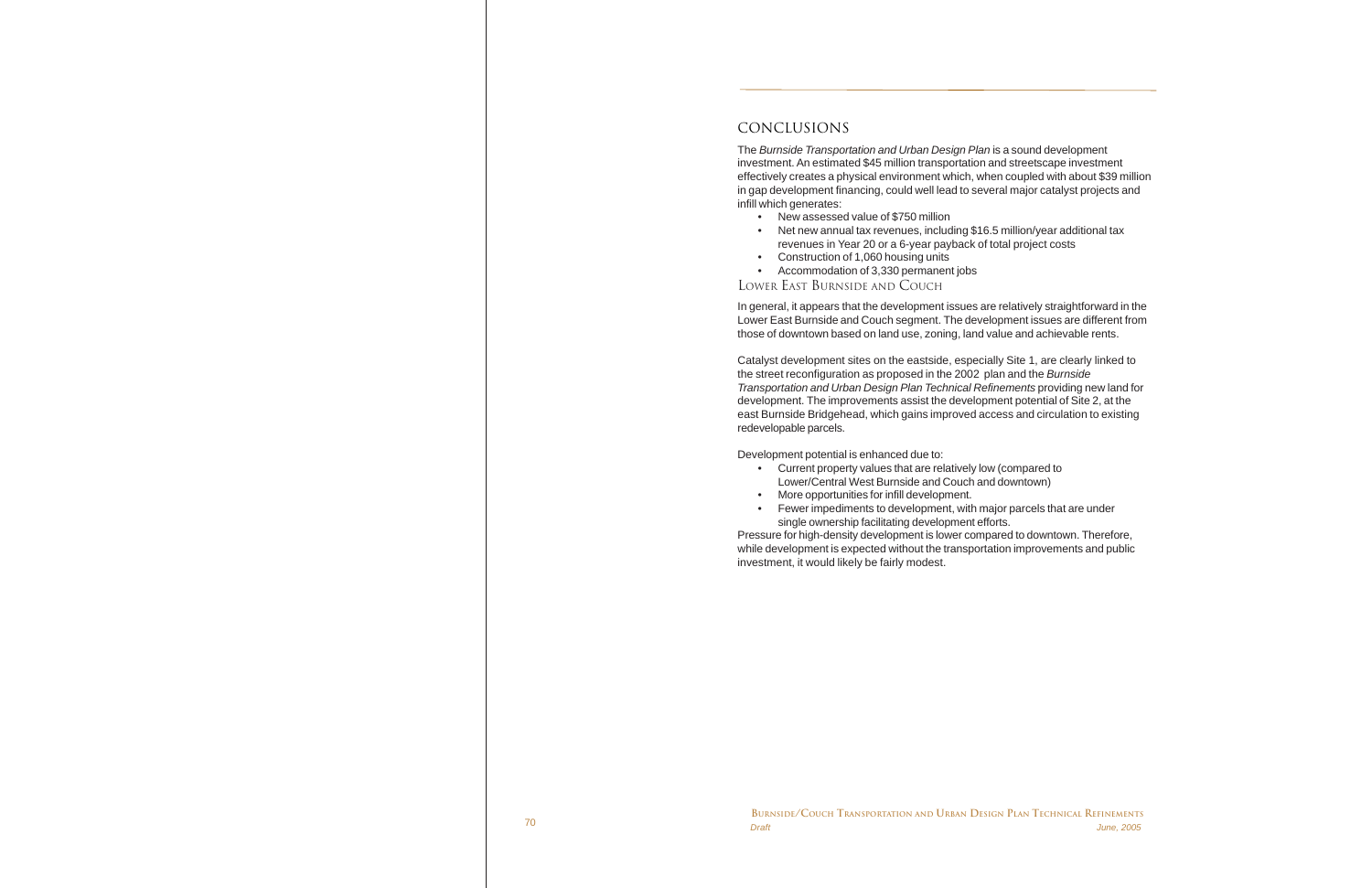### LOWER/CENTRAL WEST BURNSIDE AND COUCH

The Lower/Central West Burnside and Couch segment has greater pressure to develop and at higher densities. In addition, the proposed transportation and urban design improvements will certainly enhance the image of the area. The improvements include wider sidewalks for improved pedestrian access, increased auto access, and additional parking. This segment also has numerous challenges to catalyze surrounding development and provide balance within this area of the Central City. These challenges include:

- No major short-term interest in redevelopment from existing area property owners
- Numerous historic properties, many with possible seismic upgrade concerns
- Existing underdeveloped properties that are income generating (primarily surface parking lots)
- Problems assembling large parcels of land and diverse property ownership

Given these development challenges and current lack of redevelopment interest, new development will likely occur in 10 to 15 years - a longer time frame compared to the east segment.

#### UPPER WEST BURNSIDE

Upper West Burnside is a dynamic segment poised for redevelopment due to its proximity to downtown as well as Portland Heights, Kings Heights, and Willamette Heights, all affluent urban neighborhoods. The adjacent Pearl District and NW Portland, to the east and north respectively, also place strong pressure for continual upgrade of property. Currently, however, there are few redevelopment sites; many underdeveloped businesses on these sites have recently changed hands or been renovated and are operating successfully.

#### NEXT STEPS

The study's recommended next steps are contingent on actions taken on the *Burnside Transportation and Urban Design Plan Technical Refinements*. In addition, funding availability for the *Burnside Couch Transportation and Urban Design Plan*'s proposed improvements will help determine budget availability policy direction on catalyst development. Given those qualifications, the study's next steps include: